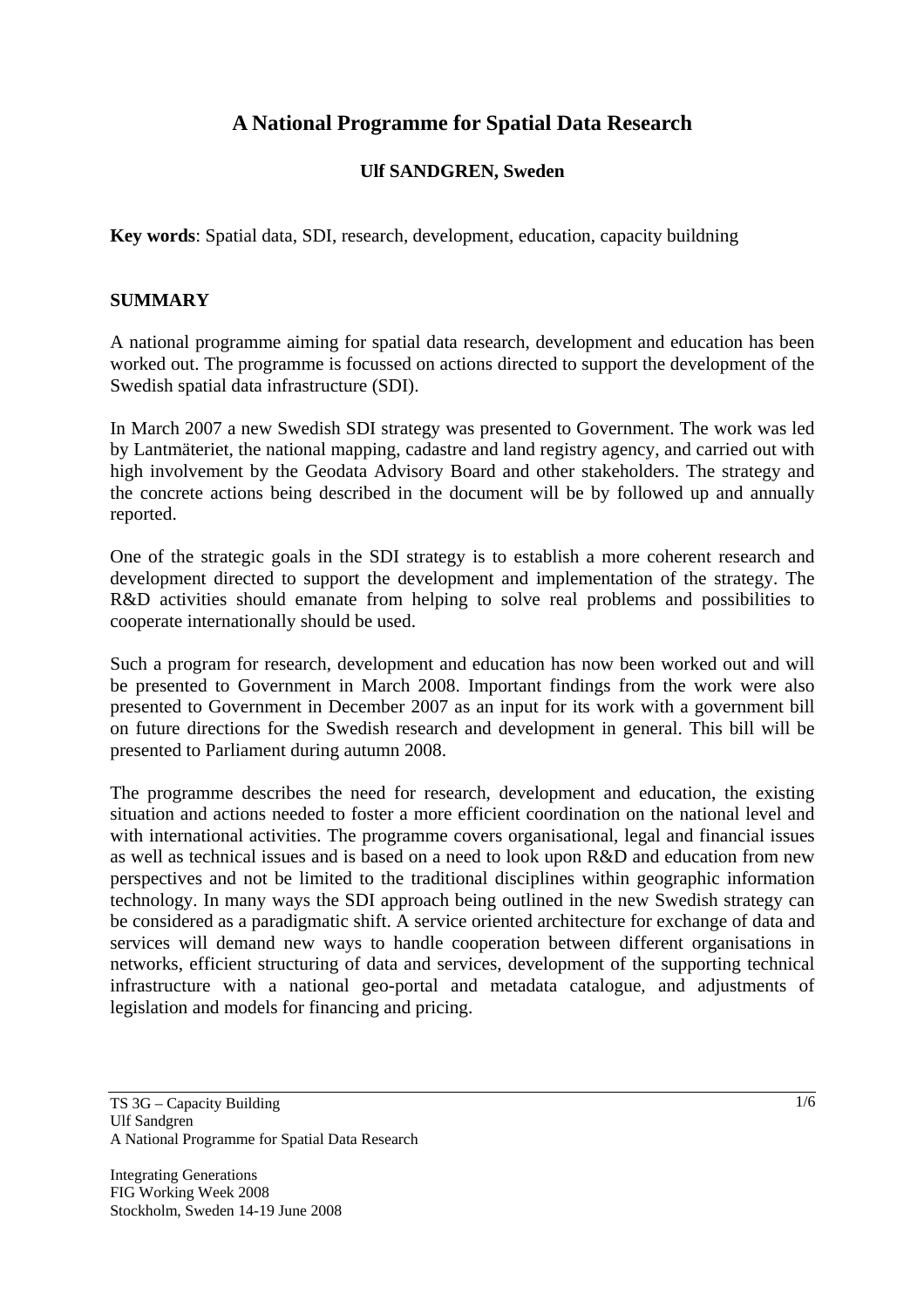# **A National Programme for Spatial Data Research**

#### **Ulf SANDGREN, Sweden**

### **1. THE SWEDISH SDI STRATEGY**

The Swedish Government and Parliament has given Lantmäteriet an outspoken role as coordinator of the national spatial data infrastructure (SDI). The responsibility comprises coordination of production, cooperation, dissemination and research and development. The responsibility also includes coordination of the implementation of EC directives related to GI (such as Inspire and GMES).

The government has also decided to establish a high level advisory board (*Geodatarådet*) supporting Lantmäteriet in its coordination role. Furthermore, it has been decided to develop a national geo-data strategy covering all strategic issues related to the handling of geo-data in Sweden. The aim of the strategy is to give guidance to geo-data producers and users regarding development and use of standards and specifications, metadata and metadata-services, services for dissemination of information, policies for access and use, research and education as well as organisation and cooperation. Lantmäteriet is responsible to work out this strategy in close cooperation with the advisory board and other stakeholders. The strategy was presented by end of March 2007 and will then be annually updated. Thus the strategy was updated in March 2008 with a report on achieved results and description of planned activities for the coming year.

The development of the Swedish SDI outlined in the strategy document implies many challenges and needs for developments, both within the public and private sector. Several actions are also depending on activities being decided by third parties, such as the implementing rules for the Inspire Directive. Therefore, the realization of the strategy is based on the following approach:

- − It is better to take several small steps than one big.
- − It is important to follow up all actions being carried out, to learn from the experiences and be prepared for adjusting the plans.
- − It is important to establish strong links with the users of data and services.
- − It is important to constantly develop the cooperation within the network.
- − The implementation of the strategy is focused on eight action areas:
- − Cooperation in a network as a basis for the infrastructure
- − Structuring the information
- − Technical infrastructure
- − National metadata catalogue
- − Geodetic reference system
- − Research, development and education
- − Legal framework

TS 3G – Capacity Building Ulf Sandgren A National Programme for Spatial Data Research

Integrating Generations FIG Working Week 2008 Stockholm, Sweden 14-19 June 2008 2/6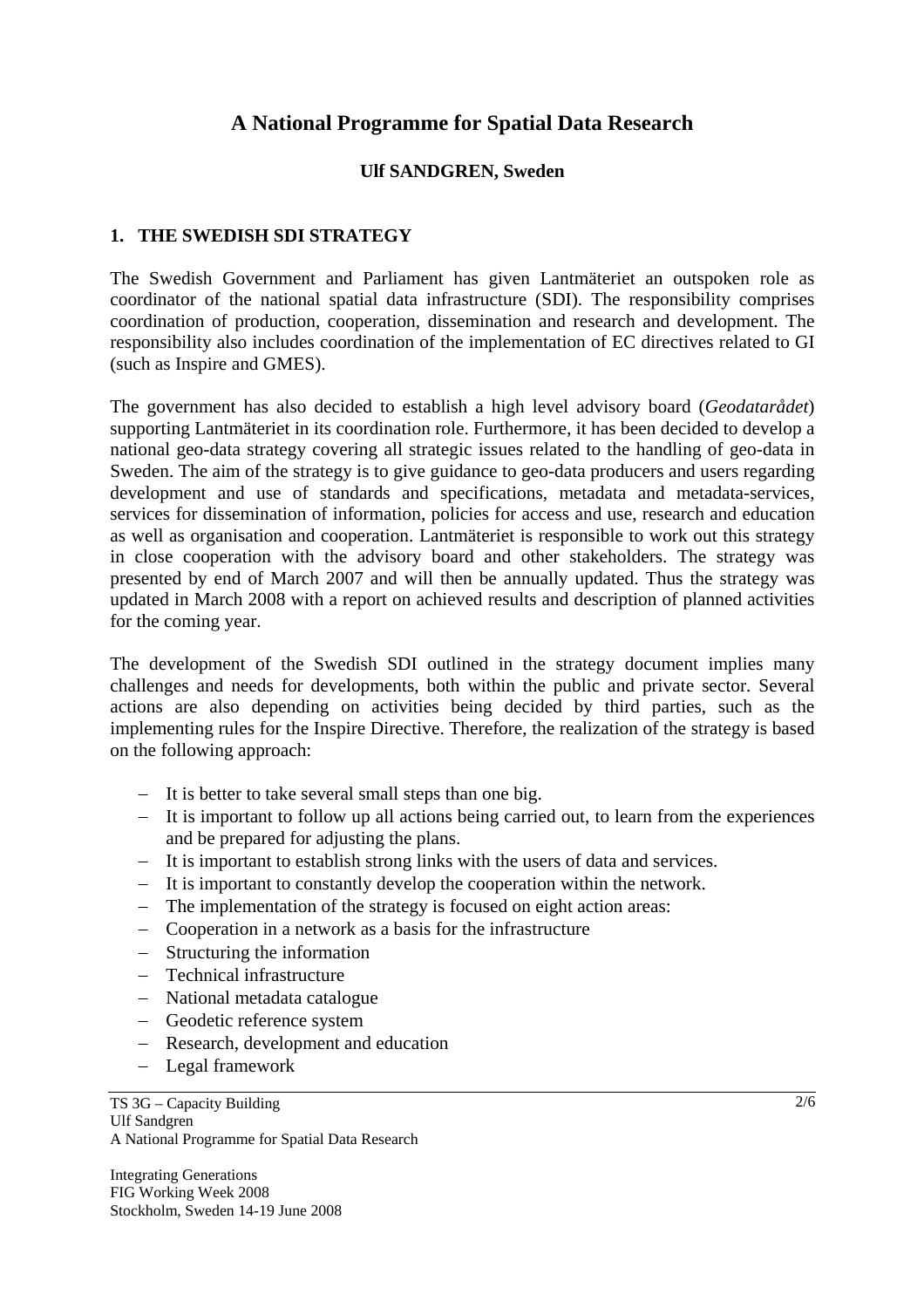## − Financing and pricing

The strategy will have an impact on all relevant stakeholders by supporting reduction of data collection and maintenance costs, improvement of data quality and consistency, added value through more easy combinations of data from different sources, improved access to data and development of e-Government.

In this connection it is important to stress that the implementation of the strategy not only will affect the public sector but also the private sector. The actors on the market are important and the strategy will support their activities by:

- − Developing the market for value added products and services. One reason for this is that the strategy and its implementation will make the public undertakings more clear and by that help the market actors to evaluate the market potential and to take the risk to invest in product and service developments.
- − Easier bringing basic geodata to the market (if they have such data) as the infrastructure will be open also for private actors.
- − Being involved in projects related to the development of the infrastructure, such development of metadata services and the national geo-portal.
- − Being subcontractor of services to public organisations being responsible for geodata.

# **2. STRATEGIC GOAL FOR THE R&D**

The strategic goal for research, development and capacity building is expressed in the SDI strategy in the following way:

Sweden should have a system of co-ordinated research and development activities directed towards supporting the development of the infrastructure for geodata. These activities should be based on the need and possibilities for international co-operation. The provision of competence in the geodata sector, on the long-term, should be ensured through well-adapted basic and higher education and further training.

# **3. OUTLINE OF THE ACTION PLAN**

An action plan for research, development and training in the geodata sector has been formulated and presented for Government and the stakeholders by end of March 2008. In the action plan emphasis has been placed on describing the need for development and training to support the national efforts that are given priority in the geodata strategy. In addition, related R&D and training in geographic information techniques and development of geodata services is presented.

The action plan is divided into the following parts:

- − A description of the needs for research, development and training in the geodata sector, with particular emphasis on the work that is needed to realise the goals of the national geodata strategy.
- − An overview of on-going research, development and training in the geodata sector in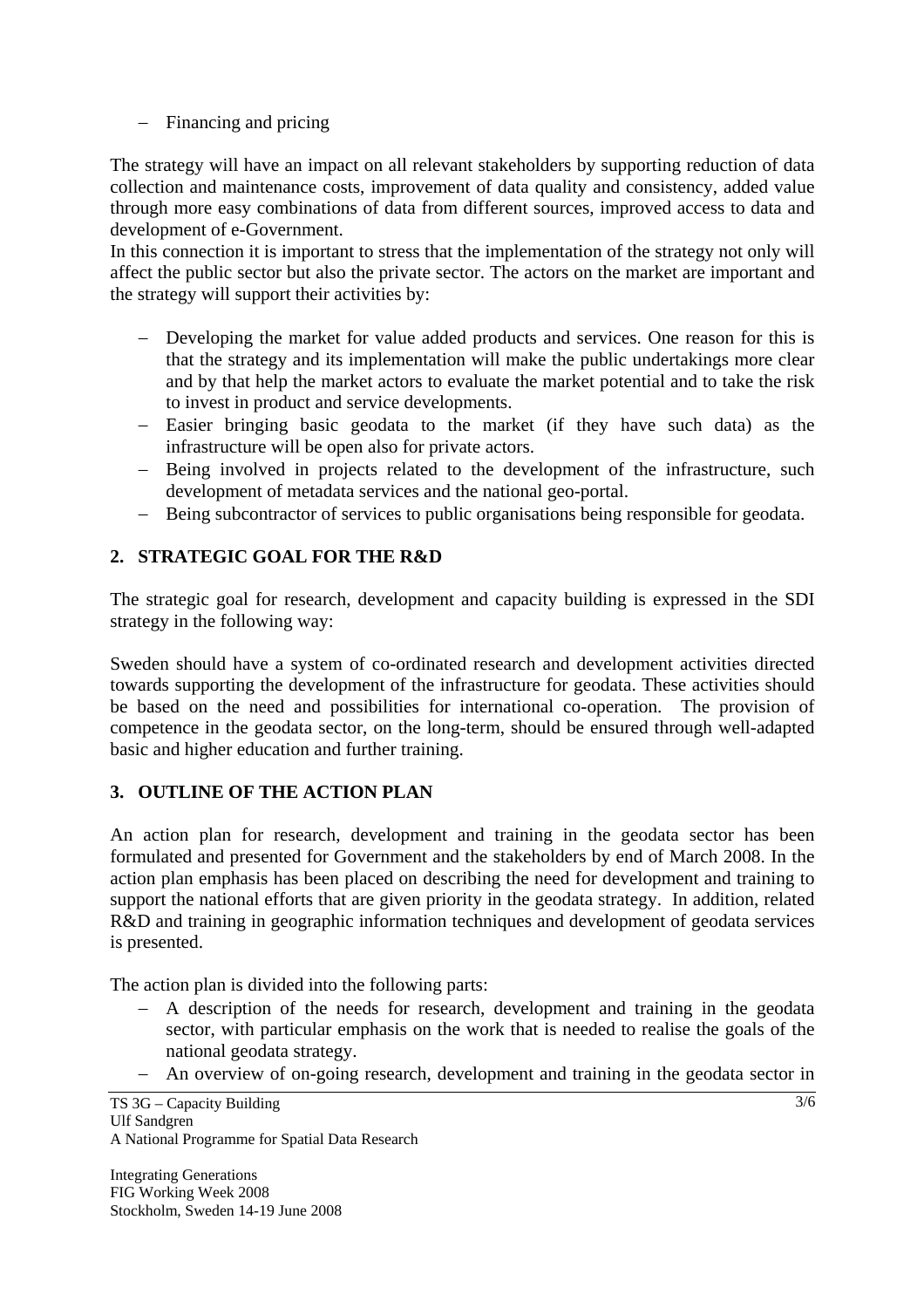Sweden (including type, organisation, financing).

- − An international comparison to help identify the prioritising that is done in other countries and what possibilities for co-operation exist.
- − An overview of Swedish research in the geodata sector.
- − An overview of the support for R&D and training in EU's funds and programmes.
- − An analysis of the deficiencies that may exist in Swedish research, development and training in the geodata sector.
- − A presentation of proposals expressed as strategic goals and tangible efforts to improve the pre-conditions for R&D and training in the geodata sector.
- − The purpose of the action plan is to encourage the different bodies –users and producers of geodata, research and development bodies, the Research Council and decision makers – to contribute to improving the pre-conditions for Swedish research, development and training in the geodata sector. In this way, the pre-conditions would be created to satisfy the aspirations and demands that are placed on the future provision of geodata, in accordance with the intentions of the national geodata strategy.

### **4. FUTURE WORK**

The geodata strategy is based on step-by-step development. This is also the case regarding the action plan for research, development and training. It can be stated that there is both a need for structural measures in order to create better long-term pre-conditions for co-ordinated and applied R&D and training activities and an immediate concentration of effort focused on the development of knowledge in this sector. Particular efforts should, therefore, be made by all parties to set priorities for R&D and training in the geodetic sector. This should most suitably be done integrated with the work to support the realisation of the government's action plan for e-governance.

Initially, a number of strategic goals have been identified for improving research, development and training activities:

- − *Create a better national overview and develop better co-operation:* A strategic goal is to prepare one single listing of R&D and training needs on which to base priorities and stimulate increased co-operation. The list should be based on an analysis of the development of the national infrastructure for geodata.
- − *Clarify where the responsibility for research in the geodata sector lies* A strategic goal is that one or several research councils should be given full responsebility for handling R&D issues within the geodata sector.
- − *Create a list of all R&D funding for projects which support the geodata strategy* With links to the government's action plan for e governance and this action plan for R&D and training, a programme should be formulated and a full presentation of available funding made. A strategic goal is that joint efforts should be made to begin the research and development work that is needed in order to realise the goals set up in the geodata strategic plan.

| Develop<br>$\overline{\phantom{0}}$ | better | international | co-operation |
|-------------------------------------|--------|---------------|--------------|
| S 3G – Canacity Building            |        |               | 4/6          |

TS 3G – Capacity Building Ulf Sandgren A National Programme for Spatial Data Research

Integrating Generations FIG Working Week 2008 Stockholm, Sweden 14-19 June 2008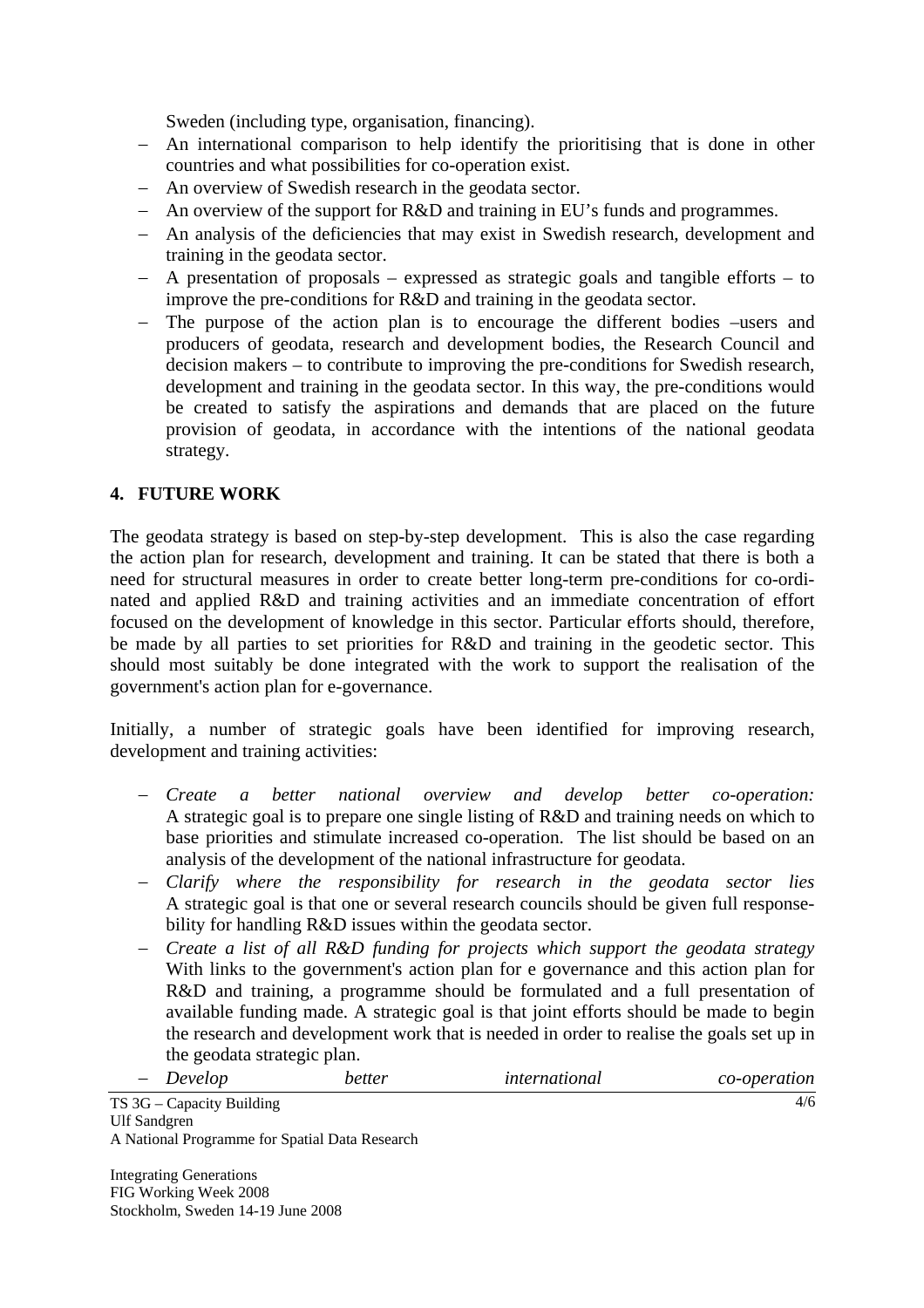Swedish research in the geodata sector has a relatively well-established contact network and a good overview over international research activities, but co-operation in specific programmes and projects is far too limited. A strategic goal is, therefore, to create the pre-conditions for better international co-operation. International co-operation in the development of models and frameworks for infrastructure for geodata is also important. This applies not only to the implementation of INSPIRE but also to the co-operation which is taking part between other players, such as between defence authorities.

- − *Establishing test environments*  A strategic goal is to develop test environments which can verify service-based exchange of data in accordance with the geodata strategy and that the net services, which are required according to INSPIRE, function in a working environment. The test environments should function as a focal point for producers, users and researchers. The goal also includes making it possible for users within R&D and training fields to utilise data and services from public sector suppliers of geodata. An example is the development of the Dgital Map Library to include increased volumes of data and more services.
- − *Stimulate development in the private sector*  A strategic goal is to create better pre-conditions for the development of the private sector in the geodata sector through, for example, close co-operation between the universities, public sector administrations and the private sector in so-called publicprivate partnerships (Swe: OPP).
- − *Ensure that the necessary competence is available*  A strategic goal is to satisfy the need for competence by co-ordinated efforts to recruit persons to further education and training as researchers.

### **5. PRIORITISED ACTIVITIES**

In the action plan in appendix 5, there is a presentation of the considerations concerning alternative ways to achieve the strategic goals and also the following practical proposals for how this could be done:

- − Initiate the establishment of a R&D forum with the task of creating an improved national overview and co-operation within the R&D and training fields. The forum should contain representatives from the universities, government administrations and the private sector.
- − Act to ensure that one or several research councils are given full responsibility in the geodata sector and that dedicated funds are made available for the research and development work that is required to support the implementation of the geodata strategy.
- − Develop collaboration with various bodies in Europe by, for example, signing longterm technical collaboration agreements with the EU's research organisation, the Joint Research Centre.
- Develop test environments, for example in the armed forces<sup>γ</sup> test and development centre in Enköping and with Future Position X in Gävle, for the service-based exchange of data and services in accordance with the model that is described in the